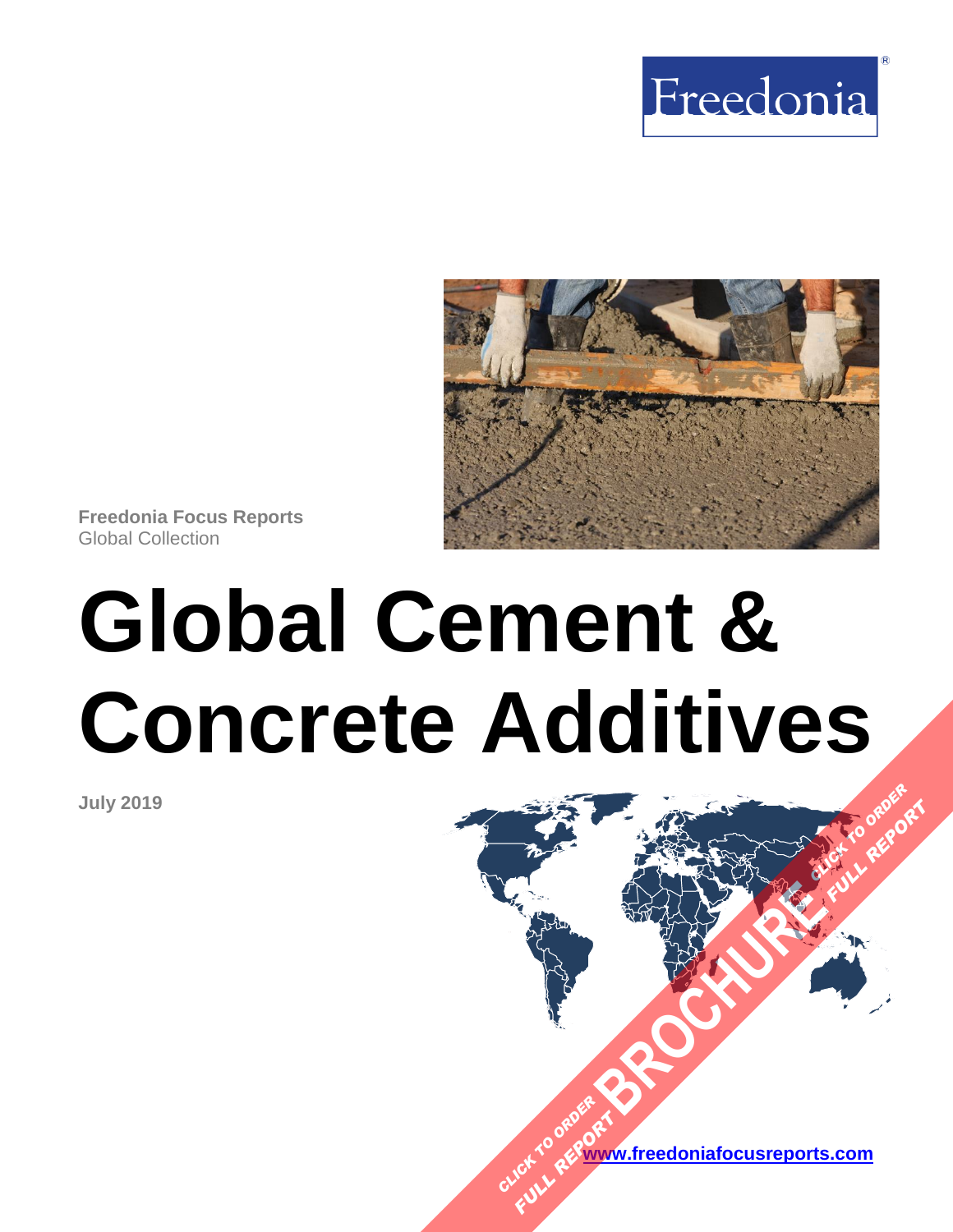# **Table of Contents**

| 1. Highlights                        | 3                |
|--------------------------------------|------------------|
| 2. Global Overview & Forecasts       | 5                |
| Demand by Product                    | 5                |
| Chemicals                            | 6                |
| <b>Minerals</b>                      | $\boldsymbol{6}$ |
| Fibers                               | $\overline{7}$   |
| Demand by Market                     | 9                |
| <b>Building Construction</b>         | 10               |
| Roads & Bridges                      | 10               |
| <b>Other Markets</b>                 | 11               |
| 3. Regional Segmentation & Forecasts | 13               |
| <b>Regional Demand Overview</b>      | 13               |
| North America                        | 15               |
| Western Europe                       | 17               |
| Asia/Pacific                         | 20               |
| <b>Other Regions</b>                 | 22               |
| <b>Central &amp; South America</b>   | 23               |
| Eastern Europe                       | 23               |
| Africa/Mideast                       | 24               |
| 4. Industry Structure                | 26               |
| <b>Industry Characteristics</b>      | 26               |
| Market Share                         | 27               |
| <b>BASF</b>                          | 28               |
| Sika                                 | 29               |
| LafargeHolcim                        | 30               |
| 5. About This Report                 | 31               |
| Scope                                | 31               |
| Sources                              | 31               |
| <b>Industry Codes</b>                | 32               |
| Freedonia Methodology                | 33               |
| Resources                            | 34               |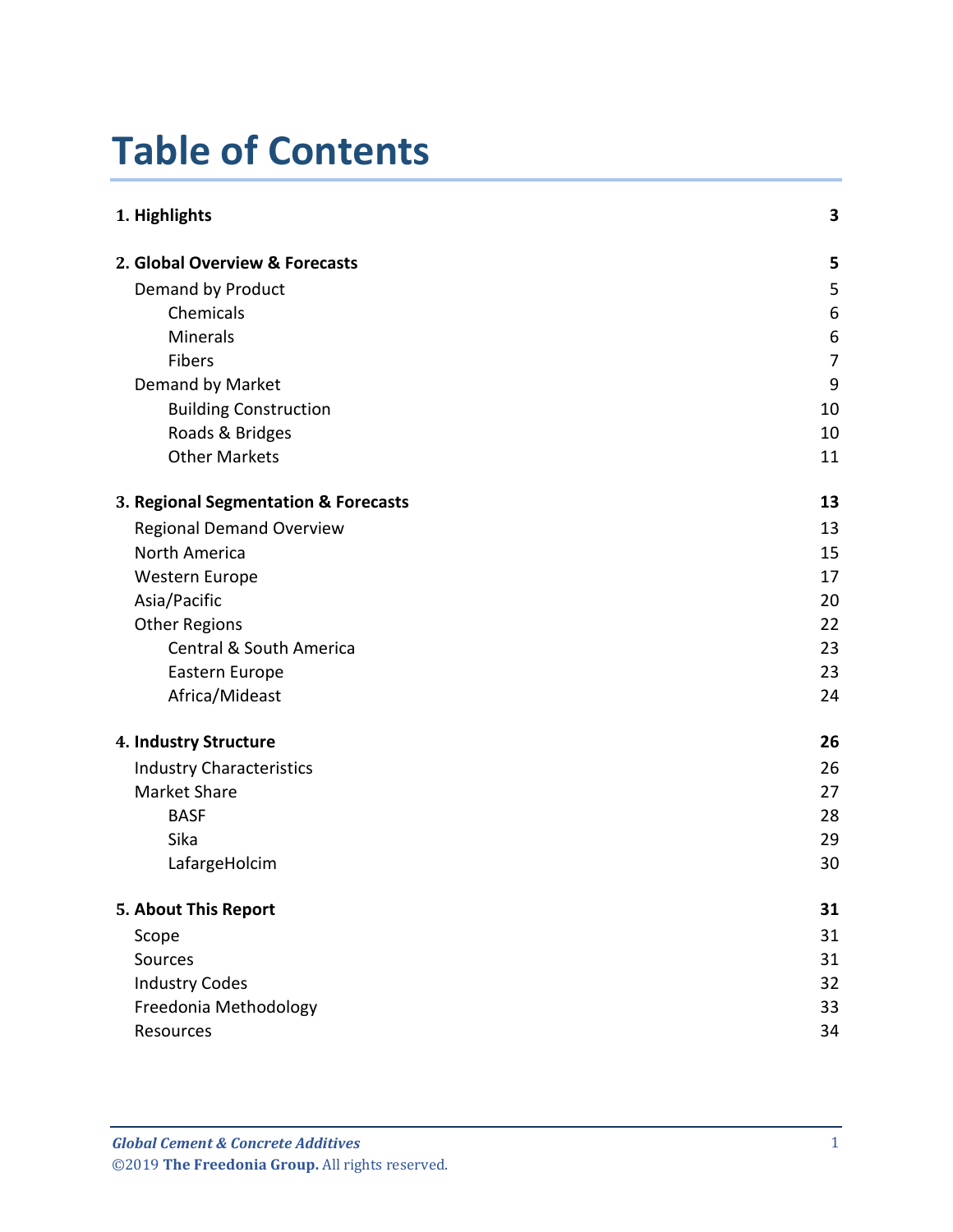# **List of Tables & Figures**

| Figure 1   Global Cement & Concrete Additive Market Outlook, 2018 - 2023                                   | 4  |
|------------------------------------------------------------------------------------------------------------|----|
| Figure 2   Global Cement & Concrete Additive Demand by Product, 2008 - 2023 (US\$ mil)                     | 5  |
| Table 1   Global Cement & Concrete Additive Demand by Product, 2008 - 2023 (US\$ mil)                      | 5  |
| Figure 3   Global Cement & Concrete Additive Demand by Product, 2008 - 2023 (%)                            | 8  |
| Figure 4   Global Cement & Concrete Additive Demand by Market, 2008 - 2023 (US\$ mil)                      | 9  |
| Table 2   Global Cement & Concrete Additive Demand by Market, 2008 - 2023 (US\$ mil)                       | 9  |
| Figure 5   Global Cement & Concrete Additive Demand by Market, 2008 - 2023 (%)                             | 12 |
| Figure 6   Global Cement & Concrete Additive Demand by Region, 2008 - 2023 (US\$ mil)                      | 13 |
| Table 3   Global Cement & Concrete Additive Demand by Region, 2008 - 2023 (US\$ mil)                       | 13 |
| Figure 7   Global Cement & Concrete Additive Demand by Region, 2008 - 2023 (%)                             | 14 |
| Figure 8   North America: Cement & Concrete Additive Demand by Product, 2008 - 2023<br>$(US$)$ mil)        | 15 |
| Figure 9   North America: Cement & Concrete Additive Demand by Market, 2008 - 2023                         |    |
| $(US$)$ mil)                                                                                               | 15 |
| Table 4   North America: Cement & Concrete Additive Demand by Product & Market, 2008 -                     |    |
| 2023 (US\$ mil)                                                                                            | 16 |
| Figure 10   Western Europe: Cement & Concrete Additive Demand by Product, 2008 - 2023                      |    |
| $(US$)$ mil)                                                                                               | 17 |
| Figure 11   Western Europe: Cement & Concrete Additive Demand by Market, 2008 - 2023<br>(US\$ mil)         | 17 |
| Table 5   Western Europe: Cement & Concrete Additive Demand by Product & Market, 2008<br>- 2023 (US\$ mil) | 19 |
| Figure 12   Asia/Pacific: Cement & Concrete Additive Demand by Product, 2008 - 2023<br>$(US$)$ mil)        | 20 |
| Figure 13   Asia/Pacific: Cement & Concrete Additive Demand by Market, 2008 - 2023<br>(US\$ mil)           | 20 |
| Table 6   Asia/Pacific: Cement & Concrete Additive Demand by Product & Market, 2008 -<br>2023 (US\$ mil)   | 21 |
| Figure 14   Other Regions: Cement & Concrete Additive Demand by Region, 2008 - 2023<br>$(US$)$ mil)        | 22 |
| Figure 15   Other Regions: Cement & Concrete Additive Demand by Market, 2008 - 2023<br>(US\$ mil)          | 22 |
| Table 7   Other Regions: Cement & Concrete Additive Demand by Region & Market, 2008 -                      |    |
| 2023 (US\$ mil)                                                                                            | 25 |
| Figure 16   Global Cement & Concrete Additive Market Share by Company, 2018 (%)                            | 27 |
| Table 8   Leading Suppliers to the Global Cement & Concrete Additive Market                                | 28 |
| Table 9   NAICS & SIC Codes Related to Cement & Concrete Additives                                         | 32 |
| Table 10   HS Codes Related to Cement & Concrete Additives                                                 | 32 |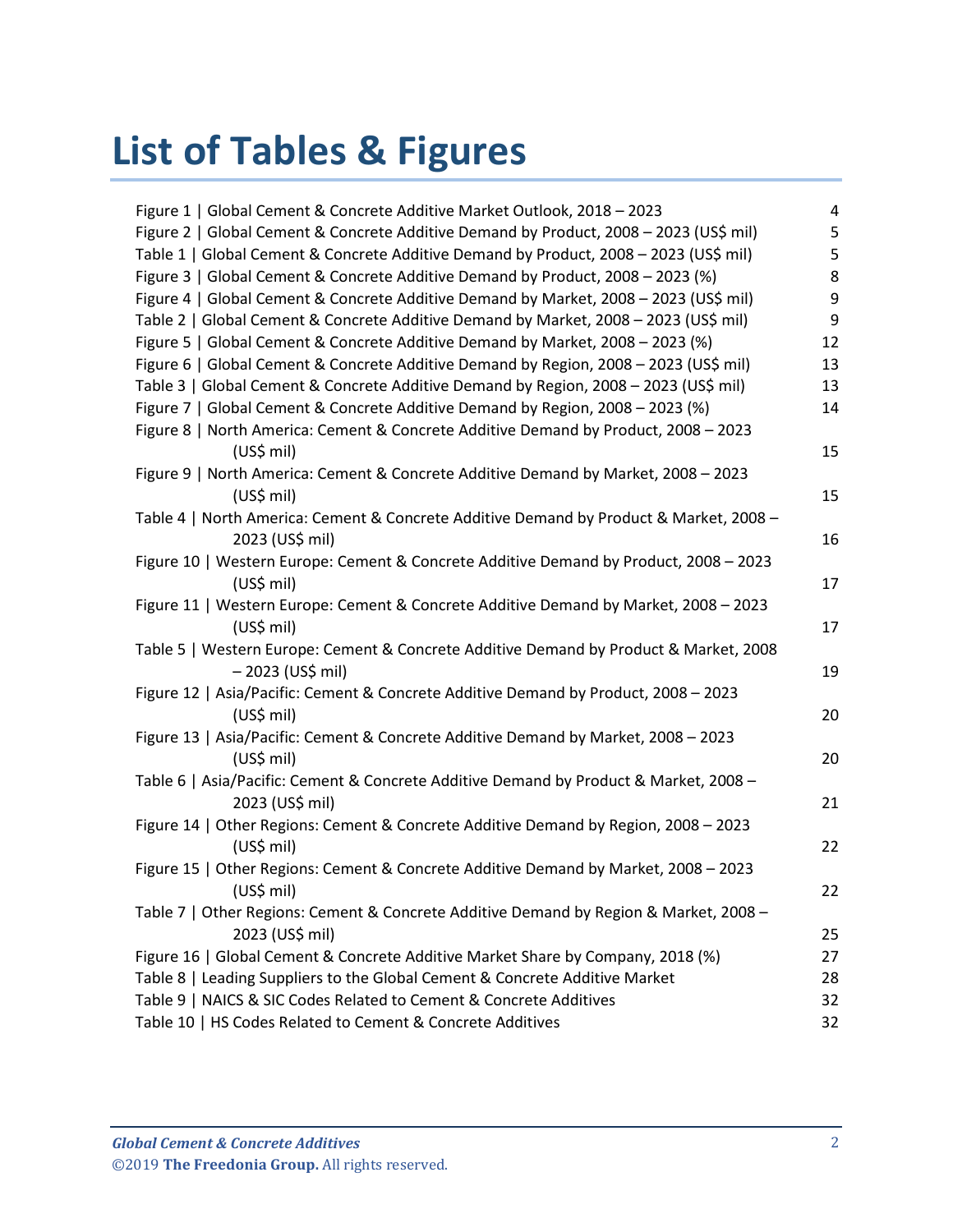# <span id="page-3-0"></span>**About This Report**

# <span id="page-3-1"></span>**Scope**

This report forecasts to 2023 global demand for cement and concrete additives by product, market, and major world region in nominal US dollars at the manufacturer level. Product segments include:

- chemicals (water reducers, set controllers, colorants, air entrainers, and other chemical additives)
- minerals (gypsum, fly ash, blast furnace slag, silica fume, and other mineral additives)
- fibers (steel fibers, synthetic fibers, and fibers made from other materials)

Reported markets encompass:

- building construction
- roads and bridges
- other markets such as airports, ports, and railways

Major world regions include North America, Western Europe, Asia/Pacific, and all other regions.

To illustrate historical trends, world, product, market, and regional demand (including product and market segments) are provided for 2008, 2013, and 2018.

Products excluded from the report include minerals used as substitute cementitious materials in clinker and blended cement production.

For any given historical year, US dollar amounts are obtained from values expressed in the applicable local currency. These local currency values are converted to US dollars at the average annual exchange rate for that year. For forecast years, the US dollar amounts assume the same annual exchange rate at that prevailing in 2018.

Other various topics, including profiles of pertinent leading companies, are covered in this report. A full outline of report items by page is available in the Table of Contents.

## <span id="page-3-2"></span>**Sources**

*Global Cement & Concrete Additives* (FW60050) is based on [a comprehensive industry study](http://www.freedoniagroup.com/DocumentDetails.aspx?ReferrerId=FL-FOCUS&studyid=3748) published by The Freedonia Group. Reported findings represent the synthesis and analysis of data from various primary, secondary, macroeconomic, and demographic sources, such as:

• firms participating in the industry, and their suppliers and customers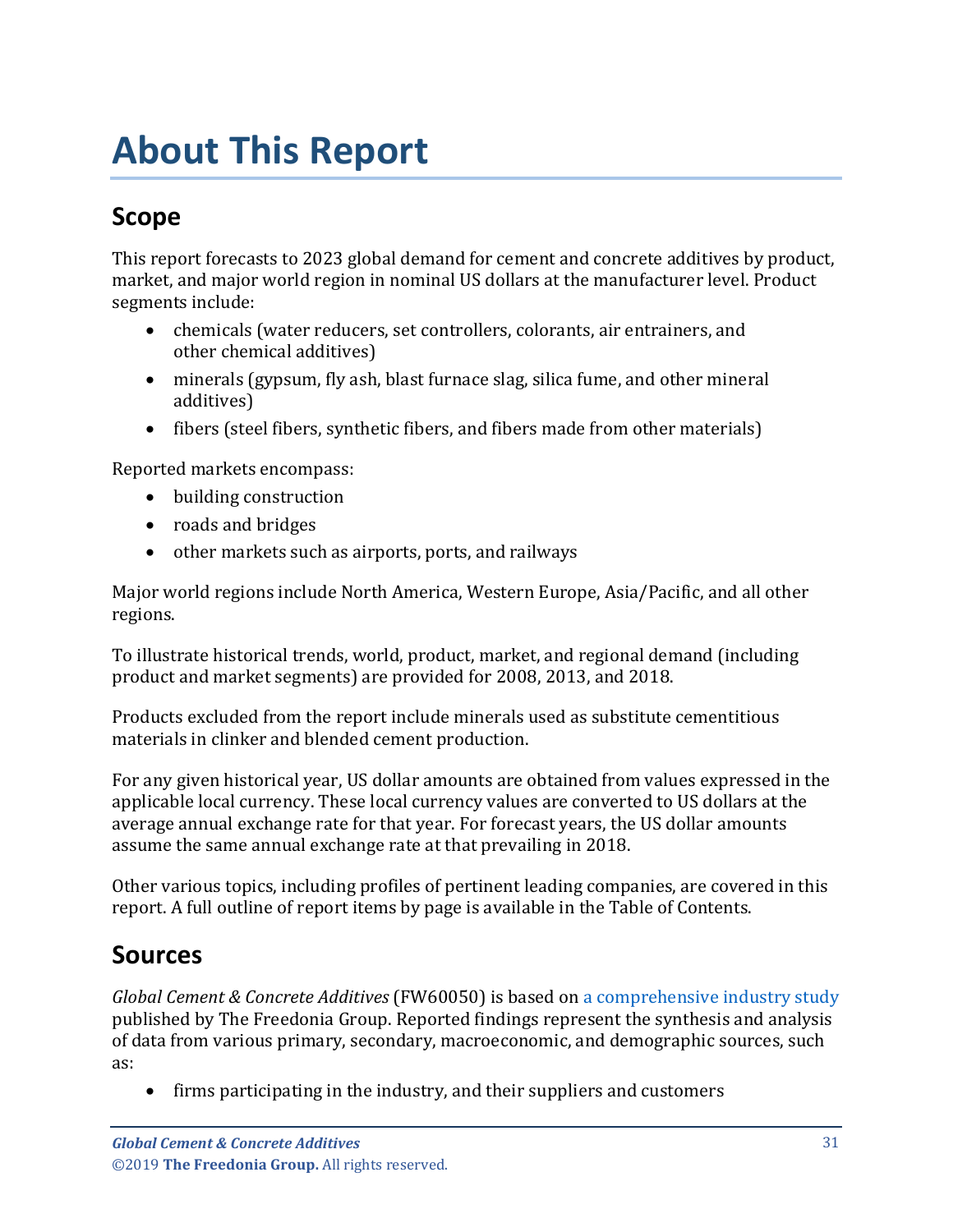#### **About This Report**

- government/public agencies
- intergovernmental and non-governmental organizations
- trade associations and their publications
- the business and trade press
- indicator forecasts by The Freedonia Group
- the findings of other reports and studies by The Freedonia Group

Specific sources and additional resources are listed in the Resources section of this publication for reference and to facilitate further research.

## <span id="page-4-0"></span>**Industry Codes**

#### <span id="page-4-1"></span>**Table 9 | NAICS & SIC Codes Related to Cement & Concrete Additives**

| <b>NAICS/SCIAN 2017</b> |                                                                                                   | <b>SIC</b> |                                                                    |
|-------------------------|---------------------------------------------------------------------------------------------------|------------|--------------------------------------------------------------------|
|                         | <b>Standard Industrial Classification</b><br><b>North American Industry Classification System</b> |            |                                                                    |
| 212393                  | Other chemical and fertilizer mineral mining                                                      | 1499       | Miscellaneous nonmetallic minerals, except fuels                   |
| 325211                  | Plastics material and resin manufacturing                                                         | 2816       | Inorganic pigments                                                 |
| 325130                  | Synthetic dye and pigment manufacturing                                                           | 2819       | Industrial inorganic chemicals, not elsewhere<br>classified        |
| 325180                  | Other basic inorganic chemical manufacturing                                                      | 2821       | Plastic materials and resins                                       |
| 327212                  | Other pressed and blown glass and glassware<br>manufacturing                                      | 2899       | Chemicals and chemical preparations, not<br>elsewhere classified   |
| 327420                  | Gypsum product manufacturing                                                                      | 3089       | Plastic products, not elsewhere classified                         |
| 327992                  | Ground or treated mineral and earth<br>manufacturing                                              | 3229       | Pressed and blown glass and glassware, not<br>elsewhere classified |
| 331110                  | Iron and steel mills and ferroalloy<br>manufacturing                                              | 3275       | Gypsum products                                                    |
|                         |                                                                                                   | 3295       | Minerals and earths, ground or otherwise<br>treated                |
|                         |                                                                                                   | 3399       | Primary metal products, not elsewhere classified                   |

Source: US Census Bureau

#### <span id="page-4-2"></span>**Table 10 | HS Codes Related to Cement & Concrete Additives**

| <b>HS Code</b> | <b>Definition</b>                                                                                                                   |
|----------------|-------------------------------------------------------------------------------------------------------------------------------------|
| 2520.10        | Gypsum; anhydrite                                                                                                                   |
| 2618.00        | Granulated slag (slag sand) from the manufacture of iron or steel                                                                   |
| 2620           | Slag, ash and residues (other than from the manufacture of iron or steel), containing arsenic, metals or<br>their compounds, other. |
| 3204.17        | Pigments and preparations based thereon                                                                                             |
| 3906.90        | Acrylic polymers in primary forms, other                                                                                            |
| 7004.90        | Other glass                                                                                                                         |

Source: United Nations Statistics Division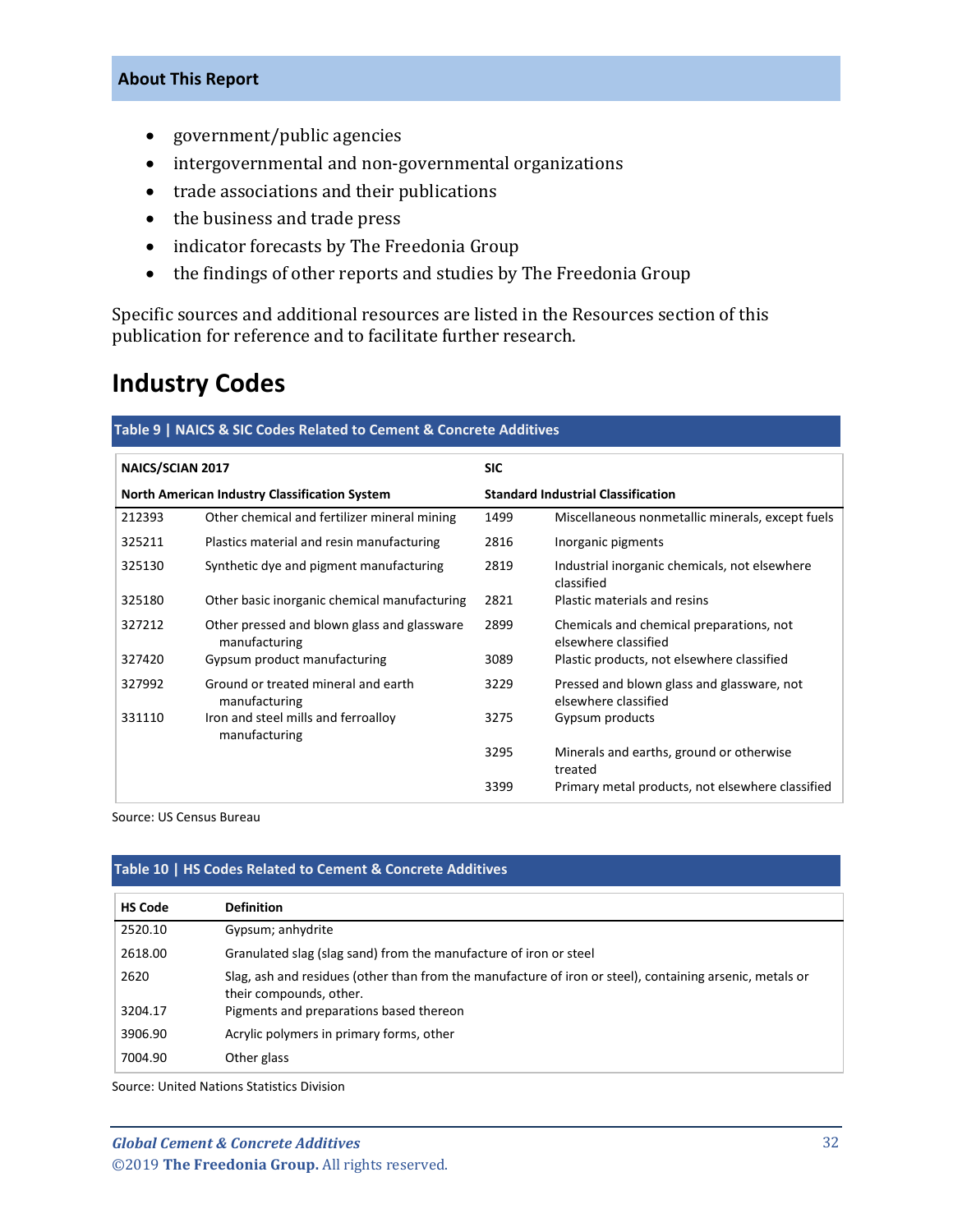### <span id="page-5-0"></span>**Freedonia Methodology**

The Freedonia Group, a subsidiary of MarketResearch.com, has been in business for more than 30 years and in that time has developed a comprehensive approach to data analysis that takes into account the variety of industries covered and the evolving needs of our customers.

Every industry presents different challenges in market sizing and forecasting, and this requires flexibility in methodology and approach. Freedonia methodology integrates a variety of quantitative and qualitative techniques to present the best overall picture of a market's current position as well as its future outlook: When published data are available, we make sure they are correct and representative of reality. We understand that published data often have flaws either in scope or quality, and adjustments are made accordingly. Where no data are available, we use various methodologies to develop market sizing (both top-down and bottom-up) and then triangulate those results to come up with the most accurate data series possible. Regardless of approach, we also talk to industry participants to verify both historical perspective and future growth opportunities.

Methods used in the preparation of Freedonia market research include, but are not limited to, the following activities: comprehensive data mining and evaluation, primary research, consensus forecasting and analysis, ratio analysis using key indicators, regression analysis, end use growth indices and intensity factors, purchase power parity adjustments for global data, consumer and end user surveys, market share and corporate sales analysis, product lifespan analysis, product or market life cycle analysis, graphical data modeling, long-term historical trend analysis, bottom-up and top-down demand modeling, and comparative market size ranking.

Freedonia quantifies trends in various measures of growth and volatility. Growth (or decline) expressed as an average annual growth rate (AAGR) is the least squares growth rate, which takes into account all available datapoints over a period. The volatility of datapoints around a least squares growth trend over time is expressed via the coefficient of determination, or  $r^2$ . The most stable data series relative to the trend carries an  $r^2$  value of 1.0; the most volatile – 0.0. Growth calculated as a compound annual growth rate (CAGR) employs, by definition, only the first and last datapoints over a period. The CAGR is used to describe forecast growth, defined as the expected trend beginning in the base year and ending in the forecast year. Readers are encouraged to consider historical volatility when assessing particular annual values along the forecast trend, including in the forecast year.

## **Copyright & Licensing**

The full report is protected by copyright laws of the United States of America and international treaties. The entire contents of the publication are copyrighted by The Freedonia Group.